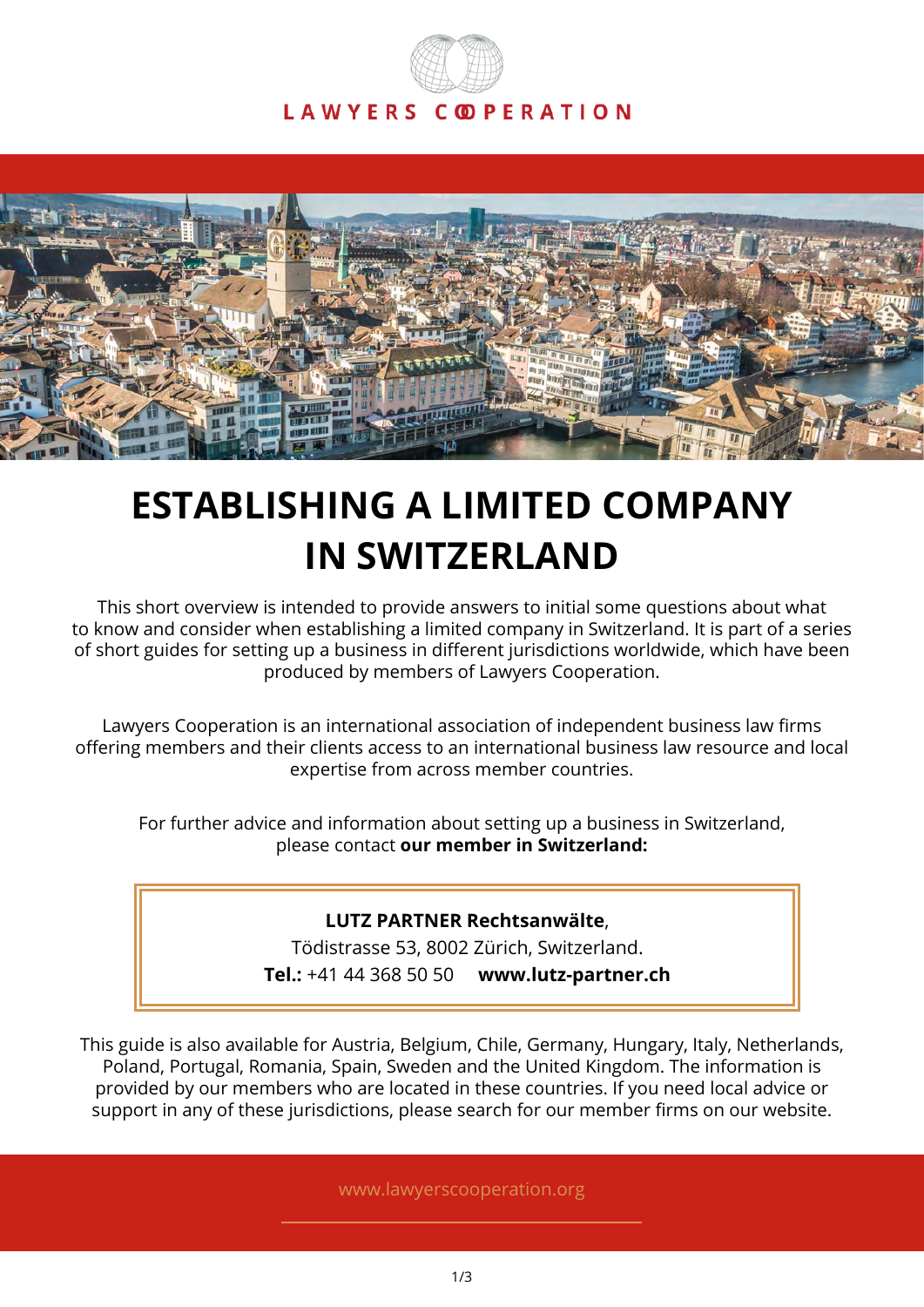

# **SETTING UP A LIMITED COMPANY IN SWITZERLAND - YOUR QUESTIONS ANSWERED**

# **1. Name of a limited company in the native language**

German: Aktiengesellschaft, French: Société anonyme, Italian: Società anonima

# **2. Costs associated with setting-up a limited company**

Approximately CHF 2,000 - CHF 5,000, depending on complexity of the set up

**3. Who is eligible to set up a limited company?** Natural person and legal entities

**4. Are foreign nationals eligible to set-up a limited company?** Yes

**5. What is the minimum number of shareholders required?** 1 shareholder

#### **6. When can the company start trading?**

As soon as it has been registered in the commercial register.

#### **7. Who can be managing director of a limited company?**

Anyone, there must be at least one director with a residency in Switzerland who can sign for the company.

# **8. Paid-in minium capital requirements?**

Minimun share capital of CHF 100,000, of which a minimum amount of a least CHF 50,000 mus be paid in.

# **9. Is a Swiss bank account required for setting up a limited company?** Yes

# **10. Do Articles of Association have to be prepared?** Yes

#### **11. Does the registerered address need to be in Switzerland?** Yes

#### **12. How long does the registration process take?**

Depends on how efficient the necessary documents can be collected from the persons involved. The registration process itself takes around two weeks.

# Lawyers Cooperation -

A partnership approach for global services provided by local law firms

www.lawyerscooperation.org